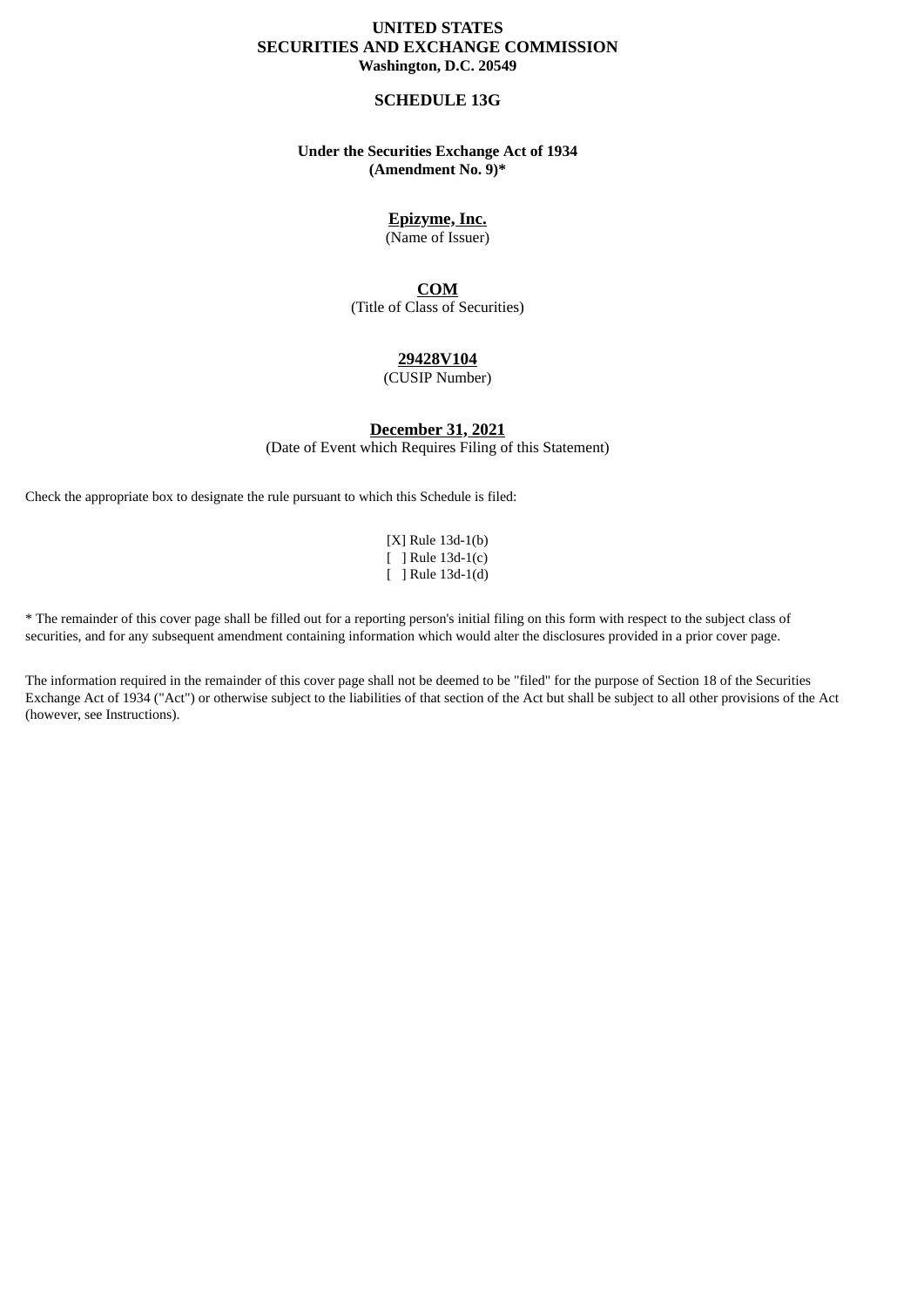| $\mathbf{1}$                                                                                                                         | <b>NAME OF REPORTING PERSON</b><br>PRIMECAP Management Company                                       |   |                                             |  |  |
|--------------------------------------------------------------------------------------------------------------------------------------|------------------------------------------------------------------------------------------------------|---|---------------------------------------------|--|--|
|                                                                                                                                      | I.R.S. IDENTIFICATION NO. OF ABOVE PERSON (ENTITIES ONLY)<br>95-3868081                              |   |                                             |  |  |
| $\overline{2}$                                                                                                                       | CHECK THE APPROPRIATE BOX IF A MEMBER OF A GROUP<br>$(a)$ $\lceil$ $\rceil$<br>$(b)$ []              |   |                                             |  |  |
| 3                                                                                                                                    | <b>SEC USE ONLY</b>                                                                                  |   |                                             |  |  |
| 4                                                                                                                                    | <b>CITIZENSHIP OR PLACE OF ORGANIZATION</b><br>177 E. Colorado Blvd., 11th Floor, Pasadena, CA 91105 |   |                                             |  |  |
| <b>NUMBER OF</b><br><b>SHARES</b><br><b>BENEFICIALLY</b><br><b>OWNED BY</b><br><b>EACH</b><br><b>REPORTING</b><br><b>PERSON WITH</b> |                                                                                                      | 5 | <b>SOLE VOTING POWER</b><br>15,366,477      |  |  |
|                                                                                                                                      |                                                                                                      | 6 | <b>SHARED VOTING POWER</b><br>$\Omega$      |  |  |
|                                                                                                                                      |                                                                                                      | 7 | <b>SOLE DISPOSITIVE POWER</b><br>15,366,477 |  |  |
|                                                                                                                                      |                                                                                                      | 8 | <b>SHARED DISPOSITIVE POWER</b><br>$\Omega$ |  |  |
| 9                                                                                                                                    | <b>AGGREGATE AMOUNT BENEFICIALLY OWNED BY EACH REPORTING PERSON</b><br>15,366,477                    |   |                                             |  |  |
| 10                                                                                                                                   | <b>CHECK BOX IF THE AGGREGATE AMOUNT IN ROW (9) EXCLUDES CERTAIN SHARES</b><br>$\Box$                |   |                                             |  |  |
| 11                                                                                                                                   | PERCENT OF CLASS REPRESENTED BY AMOUNT IN ROW (9)<br>14.79%                                          |   |                                             |  |  |
| 12                                                                                                                                   | <b>TYPE OF REPORTING PERSON</b><br><b>IA</b>                                                         |   |                                             |  |  |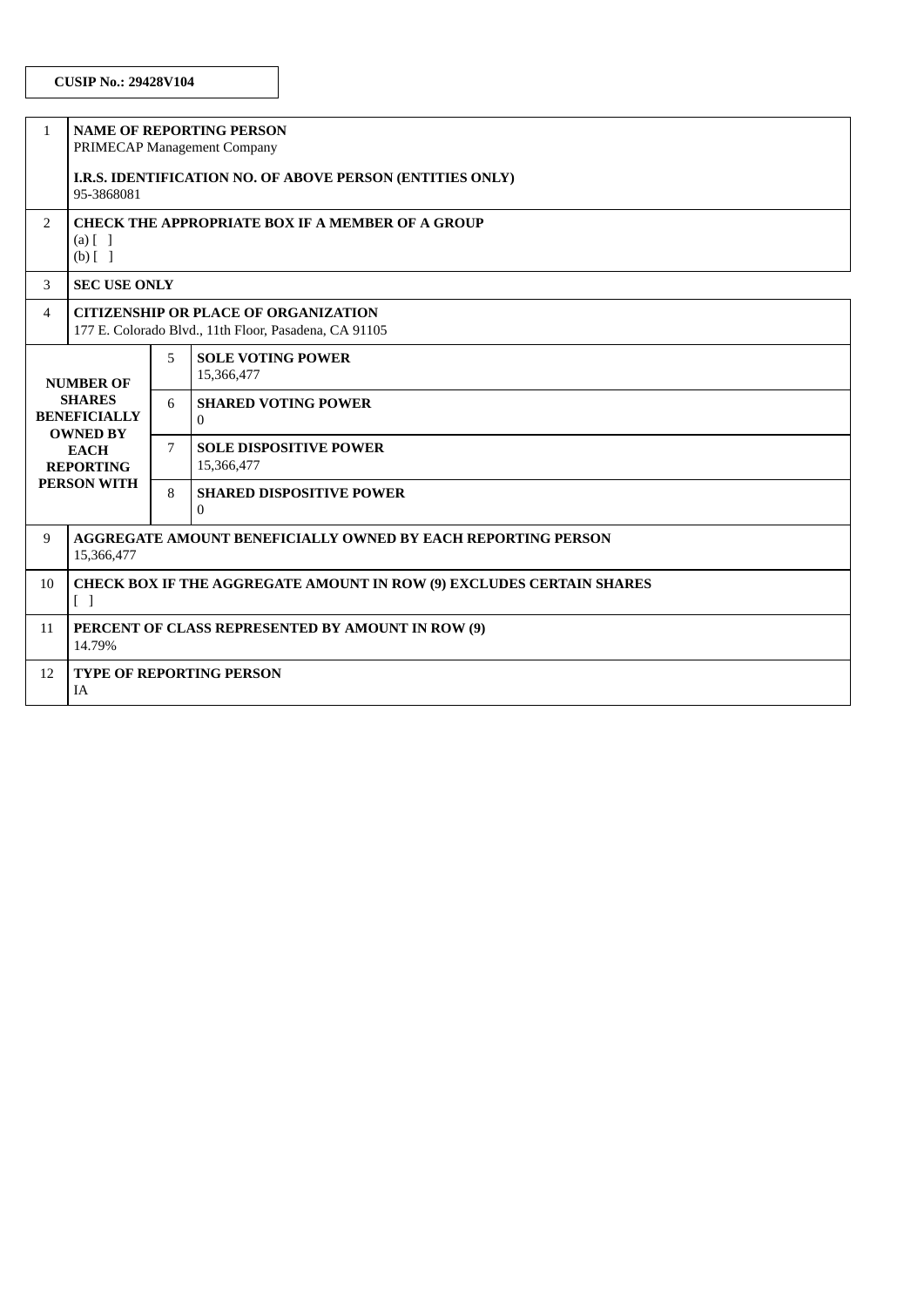|               | ITEM 1(a). NAME OF ISSUER:<br>Epizyme, Inc.                                                                                      |                                                                                                                                                                               |  |  |
|---------------|----------------------------------------------------------------------------------------------------------------------------------|-------------------------------------------------------------------------------------------------------------------------------------------------------------------------------|--|--|
|               | ITEM 1(b). ADDRESS OF ISSUER'S PRINCIPAL EXECUTIVE OFFICES:<br>400 Technology Square, 4th Floor, Cambridge, MA 02139             |                                                                                                                                                                               |  |  |
|               | ITEM 2(a). NAME OF PERSON FILING:<br>PRIMECAP Management Company                                                                 |                                                                                                                                                                               |  |  |
|               | ITEM 2(b). ADDRESS OF PRINCIPAL BUSINESS OFFICE OR, IF NONE, RESIDENCE:<br>177 E. Colorado Blvd., 11th Floor, Pasadena, CA 91105 |                                                                                                                                                                               |  |  |
| ITEM $2(c)$ . | <b>CITIZENSHIP:</b><br>U.S.A.                                                                                                    |                                                                                                                                                                               |  |  |
| ITEM $2(d)$ . | TITLE OF CLASS OF SECURITIES:<br>COM                                                                                             |                                                                                                                                                                               |  |  |
| ITEM $2(e)$ . | <b>CUSIP NUMBER:</b><br>29428V104                                                                                                |                                                                                                                                                                               |  |  |
| ITEM 3.       | IF THIS STATEMENT IS FILED PURSUANT TO SECTION 240.13d-1(b), or 13d-2(b) or (c) CHECK WHETHER THE<br>PERSON FILING IS A:         |                                                                                                                                                                               |  |  |
|               | $\begin{array}{c} \square \end{array}$<br>(a)                                                                                    | Broker or dealer registered under Section 15 of the Act (15 U.S.C. 78c);                                                                                                      |  |  |
|               | $[ \ ]$<br>(b)                                                                                                                   | Bank as defined in Section 3(a)(6) of the Act (15 U.S.C. 78c);                                                                                                                |  |  |
|               | $\lceil$<br>(c)                                                                                                                  | Insurance company as defined in Section $3(a)(19)$ of the Act $(15 \text{ U.S.C. } 78c)$ ;                                                                                    |  |  |
|               | $[ \ ]$<br>(d)                                                                                                                   | Investment company registered under Section 8 of the Investment Company Act of 1940 (15 U.S.C 80a-8);                                                                         |  |  |
|               | [X]<br>(e)                                                                                                                       | An investment adviser in accordance with $240.13d-1(b)(1)(ii)(E)$ ;                                                                                                           |  |  |
|               | (f)<br>$[ \ ]$                                                                                                                   | An employee benefit plan or endowment fund in accordance with 240.13d-1(b)(1)(ii)(F);                                                                                         |  |  |
|               | $[ \ ]$<br>(g)                                                                                                                   | A parent holding company or control person in accordance with 240.13d-1(b)(1)(ii)(G);                                                                                         |  |  |
|               | $[ \ ]$<br>(h)                                                                                                                   | A savings associations as defined in Section 3(b) of the Federal Deposit Insurance Act (12 U.S.C. 1813);                                                                      |  |  |
|               | $[ \ ]$<br>(i)                                                                                                                   | A church plan that is excluded from the definition of an investment company under Section $3(c)(14)$ of the<br>Investment Company Act of 1940 (15 U.S.C. 80a-3);              |  |  |
|               | $[ \ ]$<br>(j)                                                                                                                   | A non-U.S. institution in accordance with 240.13d-1(b)(1)(ii)(J);                                                                                                             |  |  |
|               | (k)<br>$[ \ ]$                                                                                                                   | Group, in accordance with 240.13d-1(b)(1)(ii)(K). If filing as a non-U.S. institution in accordance with<br>$240.13d1(b)(1)(ii)(J)$ , please specify the type of institution: |  |  |
| ITEM 4.       | <b>OWNERSHIP</b>                                                                                                                 |                                                                                                                                                                               |  |  |
|               | (a) Amount beneficially owned:                                                                                                   |                                                                                                                                                                               |  |  |

15,366,477

#### **(b) Percent of class:**

14.79%

#### **(c) Number of shares as to which the person has:**

(i) sole power to vote or to direct the vote:

PRIMECAP Management Company : 15,366,477

(ii) shared power to vote or to direct the vote:

PRIMECAP Management Company : 0

(iii) sole power to dispose or direct the disposition of:

PRIMECAP Management Company : 15,366,477

(iv) shared power to dispose or to direct the disposition of: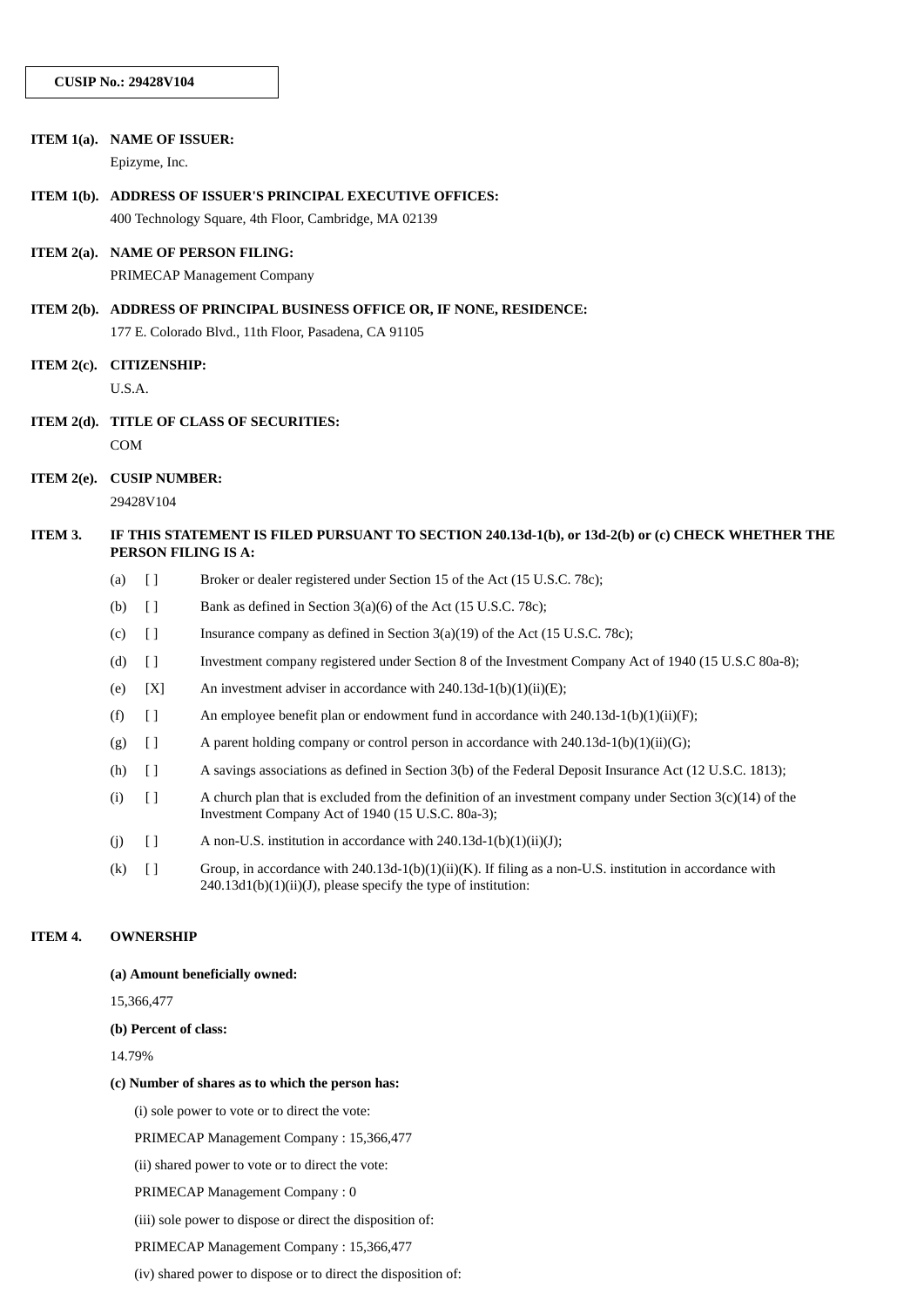PRIMECAP Management Company : 0

### **ITEM 5. OWNERSHIP OF FIVE PERCENT OR LESS OF A CLASS:**

If this statement is being filed to report the fact that as of the date hereof the reporting person has ceased to be the beneficial owner of more than five percent of the class of securities, check the following [ ].

## **ITEM 6. OWNERSHIP OF MORE THAN FIVE PERCENT ON BEHALF OF ANOTHER PERSON:**

Various Persons have the right to receive, or the power to direct the receipt of, dividends from, or proceeds from the sale of, with respect to the securities as to which this Schedule is filed. No one Person here has an interest more than five present of this class of securities except as follows: PRIMECAP Odyssey Aggressive Growth Fund has an interest of more than five percent of the total outstanding common stock of Epizyme, Inc.

## **ITEM 7. IDENTIFICATION AND CLASSIFICATION OF THE SUBSIDIARY WHICH ACQUIRED THE SECURITY BEING REPORTED ON BY THE PARENT HOLDING COMPANY:**

Not Applicable

# **ITEM 8. IDENTIFICATION AND CLASSIFICATION OF MEMBERS OF THE GROUP:**

Not Applicable

## **ITEM 9. NOTICE OF DISSOLUTION OF GROUP:**

Not Applicable

## **ITEM 10. CERTIFICATION:**

By signing below I certify that, to the best of my knowledge and belief, the securities referred to above were acquired and are held in the ordinary course of business and were not acquired and are not held for the purpose of or with the effect of changing or influencing the control of the issuer of the securities and were not acquired and are not held in connection with or as a participant in any transaction having that purpose or effect.